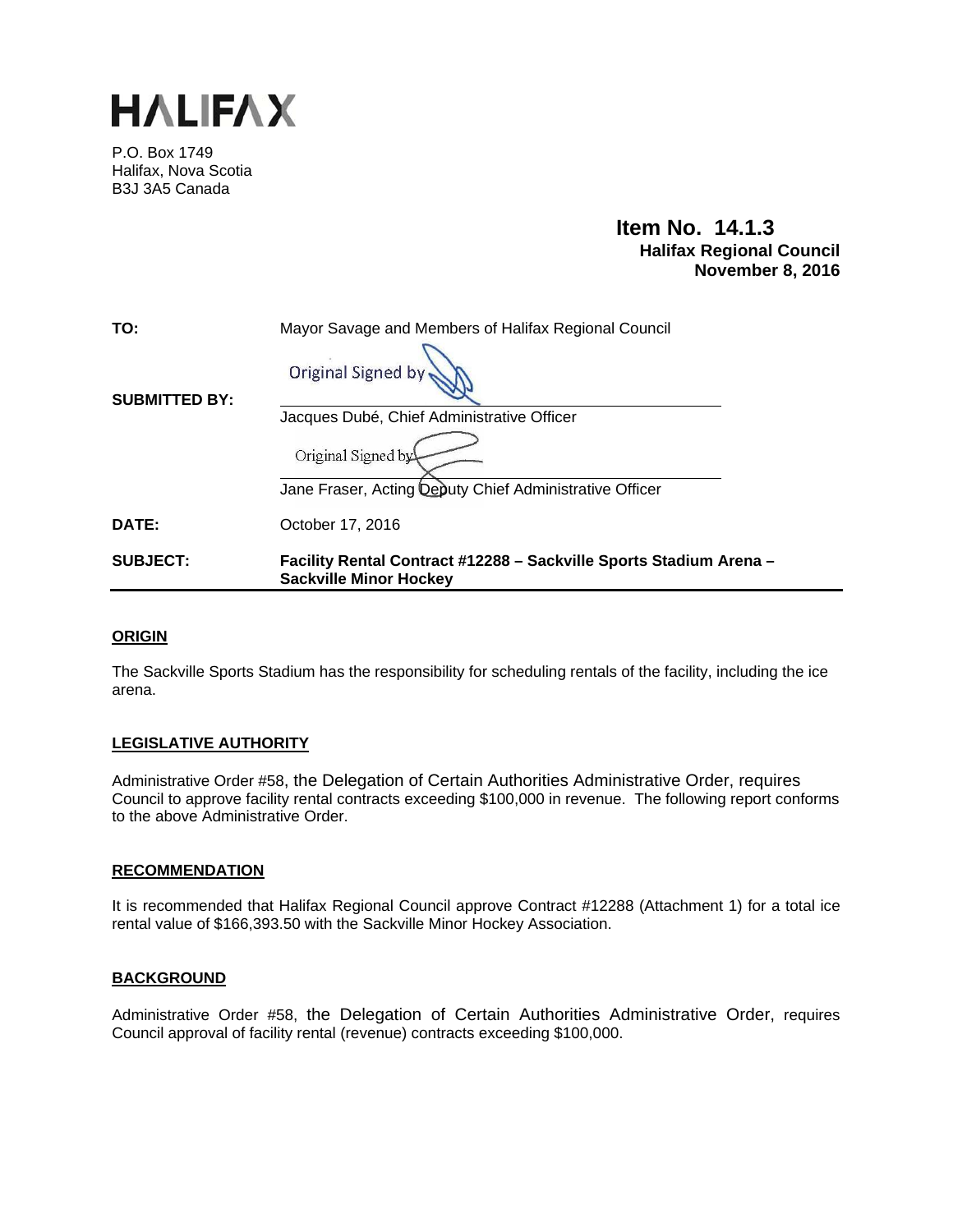#### **DISCUSSION**

Contract #12288 between Sackville Minor Hockey Association and HRM covers ice rental bookings for the 2016/2017 fall and winter season at the Sackville Sports Stadium. It includes 200 bookings totaling 748 hours, mainly at prime rate of \$195 per hour, with some hours at the non-prime rate of \$185.

The quantity of ice contained within Contract #12288 for the Sackville Minor Hockey Association is aligned with previous years. The quantity of ice allocated to this minor sport association was determined using the formulas and registration numbers as defined within the Community Access Plan approved by Regional Council.

#### **FINANCIAL IMPLICATIONS**

The contract is valued at \$144,690.00, plus \$21,703.50 in HST, for a total revenue of \$166,393.50, including HST.

#### **RISK CONSIDERATION**

There are no significant risks associated with the recommendation in this Report. The risks considered rate Low.

To reach this conclusion, consideration was given to the Sackville Minor Hockey Association's ability to pay and HRM's required services to sustain arena operations.

#### **ENVIRONMENTAL IMPLICATIONS**

No environmental implications.

#### **ALTERNATIVES**

None recommended.

### **ATTACHMENTS**

Attachment 1 - Contract #12288

A copy of this report can be obtained online at http://www.halifax.ca/council/agendasc/cagenda.php then choose the appropriate meeting date, or by contacting the Office of the Municipal Clerk at 902.490.4210, or Fax 902.490.4208.

| Report Prepared by: | Leigh Barnes, Facility Scheduler, Sackville Sports Stadium, 902.869.4141x314                   |
|---------------------|------------------------------------------------------------------------------------------------|
| Report Approved by: | Angela Green, Manager, Recreation Programming 902 \$50.3883                                    |
| Report Approved by: | Brad Anguish, Director, Parks & Recreation 902.490.4933                                        |
| Report Approved by: |                                                                                                |
|                     | John Traves, Q.C., Director -<br>Legal, Insurance and Risk Management Services<br>902.490.4226 |
|                     |                                                                                                |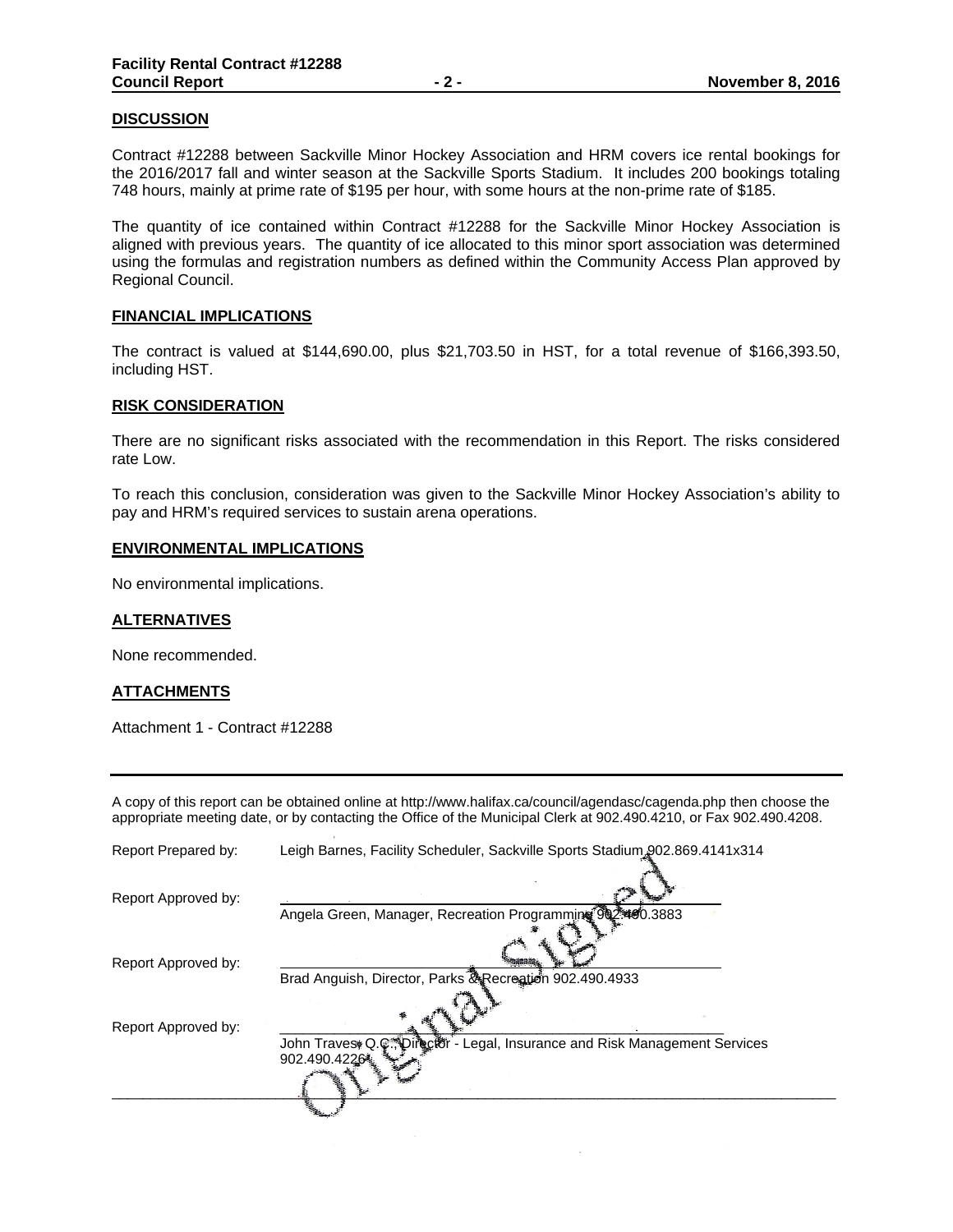## Attachment 1



Lower Sackville, NS B4C 2T6 phone: 902-869-4141 fax: 902-869-4142 www.thestadium.ca

# **Stadium Rental Contract**

*Printed: 26 Oct 2016, 03:29 PM* 409 Glendale Drive *User: ljb*

| Contract#: | 12288       | User:   | ljb  |
|------------|-------------|---------|------|
| Date:      | 21 Jun 2016 | Status: | Firm |
|            |             | .       |      |

Halifax Regional Municipality

Sackville Sports Stadium

409 Glendale Drive, Lower Sackville, NS B4C 2T6

hereby grants Sackville Minor Hockey (hereinafter called the "Licensee") represented by Jeff O'Flaherty, permission to use the Facilities as outlined, subject to the Terms and Conditions of this Agreement contained herein and attached hereto all of which form part of this Agreement.

**i) Purpose of Use** Ice Rental

SMH Winter Season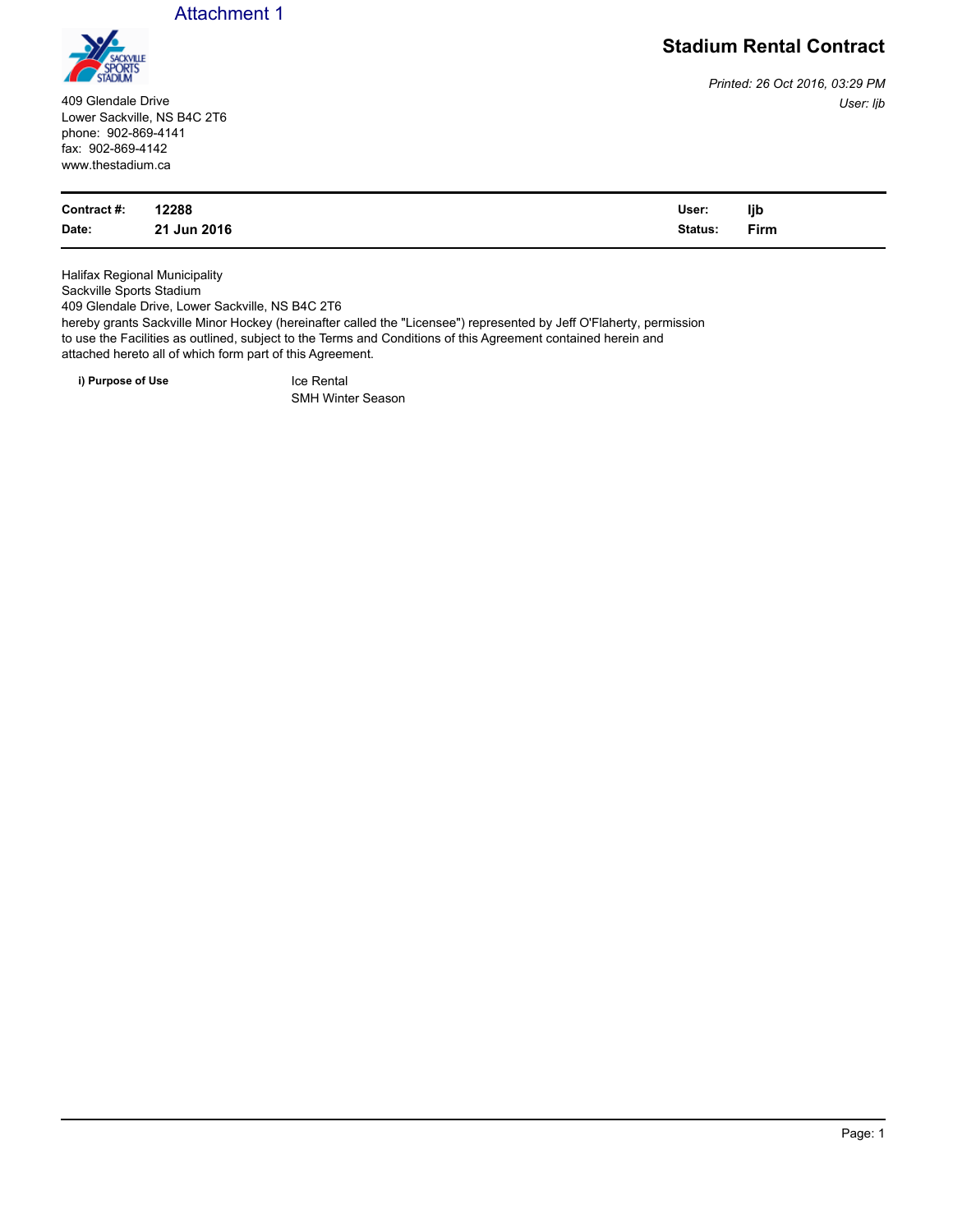| Contract#:<br>Date:   | 12288<br>21 Jun 2016 |                                                                                                                                                                                                                                                                                                                                                                                                                                                                                                                                                                                                                                                     | User:<br>Status: | ljb<br>Firm |  |  |  |  |  |  |  |
|-----------------------|----------------------|-----------------------------------------------------------------------------------------------------------------------------------------------------------------------------------------------------------------------------------------------------------------------------------------------------------------------------------------------------------------------------------------------------------------------------------------------------------------------------------------------------------------------------------------------------------------------------------------------------------------------------------------------------|------------------|-------------|--|--|--|--|--|--|--|
| ii) Conditions of Use |                      | Arena Facility Usage Contract Clauses                                                                                                                                                                                                                                                                                                                                                                                                                                                                                                                                                                                                               |                  |             |  |  |  |  |  |  |  |
|                       |                      | 1. The client agrees to adhere to all deadlines (i.e. application, schedules, etc.) as set forth by the Facility<br>Scheduler.                                                                                                                                                                                                                                                                                                                                                                                                                                                                                                                      |                  |             |  |  |  |  |  |  |  |
|                       |                      | 2. The client agrees to pay all rental fees and other charges in advance of use as per the payment<br>schedule set forth by the Facility Scheduler and as outlined on the Rental Contract. Please note that under<br>certain circumstances, the option of a payment plan may be available.                                                                                                                                                                                                                                                                                                                                                          |                  |             |  |  |  |  |  |  |  |
|                       |                      | Clients must have a copy of their Facility Rental Contract available for verification while using any<br>З.<br>facility in case of any unauthorized use. Failure to produce the contract may prevent the removal of<br>unauthorized users.                                                                                                                                                                                                                                                                                                                                                                                                          |                  |             |  |  |  |  |  |  |  |
|                       |                      | Once ice has been scheduled by way of a firm, signed contract, ice will not be permitted to be<br>4.<br>cancelled. Costs incurred remain the responsibility of the client. If time can be leased to another group, a<br>credit may be issued to your account; otherwise it does remain due on the original account and contract.                                                                                                                                                                                                                                                                                                                    |                  |             |  |  |  |  |  |  |  |
|                       |                      | Bookings must follow the HRM Facility Scheduling Procedure, including completing and submitting by<br>5.<br>e-mail a fully completed and detailed Facility Application Form - HRM Arena Scheduling to apply for the ice<br>time required. Any unauthorized changes to facility use or sub-letting of time is not permitted.                                                                                                                                                                                                                                                                                                                         |                  |             |  |  |  |  |  |  |  |
|                       |                      | The client must<br>6.<br>ensure that Emergency Evacuation plans are followed (as posted) and must be responsible for any<br>а.<br>other emergency situation(s) that may occur with participants on or off of the ice.<br>b. abide by all notices and regulation signage posted in the facility.<br>ensure coaches are first in and last out of the dressing rooms. Participants are not to be left<br>C.<br>unattended in dressing rooms.                                                                                                                                                                                                           |                  |             |  |  |  |  |  |  |  |
|                       |                      | d. ensure adequate supervision or control during the rental period. Children under the age of 12<br>have adult supervision.<br>be responsible for the behaviour of participants / spectators.<br>е.                                                                                                                                                                                                                                                                                                                                                                                                                                                 |                  | must        |  |  |  |  |  |  |  |
|                       |                      | ensure that the facility (including the dressing rooms) is left in good condition.<br>f.<br>return any and all equipment used during the rental period to its proper location.<br>g.<br>end the rental on time and leave the ice when directed. All one hour arena rentals are 50 minutes<br>h.                                                                                                                                                                                                                                                                                                                                                     |                  |             |  |  |  |  |  |  |  |
|                       |                      | in duration due to the resurfacing of the facility.<br>adhere to all regulations as outlined on the contract or as issued in conjunction with the contract.<br>Leagues / Seasonal Clients agree to provide Proof of Liability Insurance to the Facility Scheduling<br>Office prior to or at the time that their Facility Rental Contract is signed and paid for.                                                                                                                                                                                                                                                                                    |                  |             |  |  |  |  |  |  |  |
|                       |                      | 7. The consumption and/or selling of alcoholic beverages is strictly prohibited, as is smoking and/or the<br>use of chewing tobacco. Failure to comply will result in the loss of your next scheduling booking. A second<br>offence will result in the cancellation of the rental contract for the remainder of the season and the loss of<br>priority booking status for the following season. Depending on the severity of the incident, fines may be<br>levied against the offending group. Non seasonal rental (one time individual bookings) must comply as<br>outlined or be subject to fines and may jeopardize future rental consideration. |                  |             |  |  |  |  |  |  |  |
|                       |                      | 8. Failure to comply with the conditions of this Facility Rental Contract will result in the immediate loss of<br>contract and/or future booking privileges.                                                                                                                                                                                                                                                                                                                                                                                                                                                                                        |                  |             |  |  |  |  |  |  |  |
|                       |                      | By accepting this contract, the client agrees to accept all responsibility for any damage to property or<br>9.<br>facilities caused by usage and/or damages sustained by participants or spectators and agree to indemnify<br>Halifax Regional Municipality safe and harmless of any and all responsibility.                                                                                                                                                                                                                                                                                                                                        |                  |             |  |  |  |  |  |  |  |
|                       |                      | 10. Inappropriate behaviour and inappropriate use of HRM arenas, as well as the disregard for processes<br>and procedures are taken seriously. Should any situation warrant review, there is a fining system in place<br>and finesse may be levied if and when required: First Offence \$150 Second Offence \$300 Third Offence<br>\$500                                                                                                                                                                                                                                                                                                            |                  |             |  |  |  |  |  |  |  |
|                       |                      | 11. HRM reserves the right to cancel ice time due to inclement weather and in order to accommodate<br>tournaments, provincials, special events, etc., as required.                                                                                                                                                                                                                                                                                                                                                                                                                                                                                  |                  |             |  |  |  |  |  |  |  |

Revised: December 10th, 2013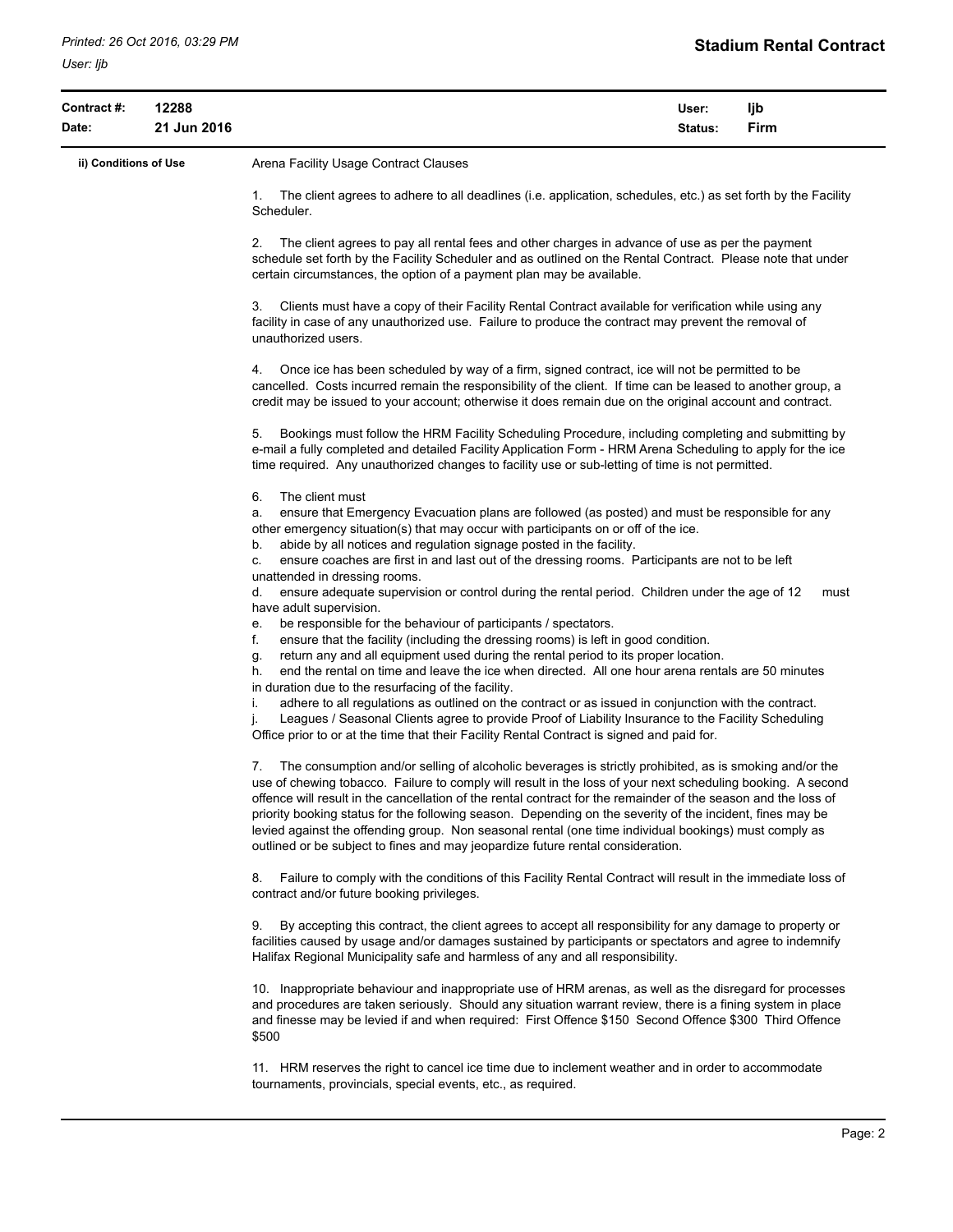| <b>Contract #:</b><br>Date: | 12288<br>21 Jun 2016            |            |                                                    |                               |                                                                        |                             | User:<br>Status: | ljb                   | Firm            |                   |
|-----------------------------|---------------------------------|------------|----------------------------------------------------|-------------------------------|------------------------------------------------------------------------|-----------------------------|------------------|-----------------------|-----------------|-------------------|
|                             | iii) Date(s) and Time(s) of Use |            | Revised: December 10th, 2013<br># of Bookings: 200 |                               | Starting: Thu 29 Sep 2016 06:30 am<br>Ending: Wed 15 Mar 2017 06:00 pm |                             |                  |                       | Expected: 0     |                   |
| <b>Facility/Equipment</b>   | Sackville Sports Stadium -      | Day<br>Thu | <b>Start Date</b><br>29 Sep 2016                   | <b>Start Time</b><br>06:30 AM | <b>End Date</b><br>29 Sep 2016                                         | <b>End Time</b><br>07:30 AM | Fee<br>\$195.00  | <b>XFee</b><br>\$0.00 | Tax<br>\$29.25  | Total<br>\$224.25 |
| SSS Arena                   | Sackville Sports Stadium -      | Sat        | 01 Oct 2016                                        | 07:00 AM                      | 01 Oct 2016                                                            | 03:00 PM                    | \$1,560.00       |                       | \$0.00 \$234.00 | \$1,794.00        |
| SSS Arena                   | Sackville Sports Stadium -      | Sun        | 02 Oct 2016                                        | 07:00 AM                      | 02 Oct 2016                                                            | 03:00 PM                    | \$1,560.00       |                       | \$0.00 \$234.00 | \$1,794.00        |
| SSS Arena                   | Sackville Sports Stadium -      | Sun        | 02 Oct 2016                                        | 05:00 PM                      | 02 Oct 2016                                                            | 11:00 PM                    | \$1,170.00       |                       | \$0.00 \$175.50 | \$1,345.50        |
| SSS Arena                   | Sackville Sports Stadium -      | Mon        | 03 Oct 2016                                        | 08:00 PM                      | 03 Oct 2016                                                            | 10:00 PM                    | \$390.00         |                       | \$0.00 \$58.50  | \$448.50          |
| SSS Arena                   | Sackville Sports Stadium -      | Tue        | 04 Oct 2016                                        | 06:30 PM                      | 04 Oct 2016                                                            | 10:30 PM                    | \$780.00         |                       | \$0.00 \$117.00 | \$897.00          |
| SSS Arena                   | Sackville Sports Stadium -      |            | Wed 05 Oct 2016                                    | 04:00 PM                      | 05 Oct 2016                                                            | 06:00 PM                    | \$370.00         | \$0.00                | \$55.50         | \$425.50          |
| SSS Arena                   | Sackville Sports Stadium -      | Wed        | 05 Oct 2016                                        | 07:00 PM                      | 05 Oct 2016                                                            | 08:00 PM                    | \$195.00         | \$0.00                | \$29.25         | \$224.25          |
| SSS Arena<br>SSS Arena      | Sackville Sports Stadium -      | Thu        | 06 Oct 2016                                        | 05:00 PM                      | 06 Oct 2016                                                            | 06:00 PM                    | \$185.00         | \$0.00                | \$27.75         | \$212.75          |
| SSS Arena                   | Sackville Sports Stadium -      | Fri        | 07 Oct 2016                                        | 04:00 PM                      | 07 Oct 2016                                                            | 06:00 PM                    | \$370.00         | \$0.00                | \$55.50         | \$425.50          |
| SSS Arena                   | Sackville Sports Stadium -      | Sat        | 08 Oct 2016                                        | 07:00 AM                      | 08 Oct 2016                                                            | 03:00 PM                    | \$1,560.00       |                       | \$0.00 \$234.00 | \$1,794.00        |
| SSS Arena                   | Sackville Sports Stadium -      | Sun        | 09 Oct 2016                                        | 07:00 AM                      | 09 Oct 2016                                                            | 03:00 PM                    | \$1,560.00       |                       | \$0.00 \$234.00 | \$1,794.00        |
| SSS Arena                   | Sackville Sports Stadium -      | Sun        | 09 Oct 2016                                        | 05:00 PM                      | 09 Oct 2016                                                            | 11:00 PM                    | \$1,170.00       |                       | \$0.00 \$175.50 | \$1,345.50        |
| SSS Arena                   | Sackville Sports Stadium -      | Mon        | 10 Oct 2016                                        | 08:00 PM                      | 10 Oct 2016                                                            | 10:00 PM                    | \$390.00         |                       | \$0.00 \$58.50  | \$448.50          |
| SSS Arena                   | Sackville Sports Stadium -      | Tue        | 11 Oct 2016                                        | 06:30 PM                      | 11 Oct 2016                                                            | 10:30 PM                    | \$780.00         |                       | \$0.00 \$117.00 | \$897.00          |
| SSS Arena                   | Sackville Sports Stadium -      | Wed        | 12 Oct 2016                                        | 04:00 PM                      | 12 Oct 2016                                                            | 06:00 PM                    | \$370.00         |                       | \$0.00 \$55.50  | \$425.50          |
| SSS Arena                   | Sackville Sports Stadium -      |            | Wed 12 Oct 2016                                    | 07:00 PM                      | 12 Oct 2016                                                            | 08:00 PM                    | \$195.00         | \$0.00                | \$29.25         | \$224.25          |
| SSS Arena                   | Sackville Sports Stadium -      | Thu        | 13 Oct 2016                                        | 05:00 PM                      | 13 Oct 2016                                                            | 06:00 PM                    | \$185.00         | \$0.00                | \$27.75         | \$212.75          |
| SSS Arena                   | Sackville Sports Stadium -      | Fri        | 14 Oct 2016                                        | 04:00 PM                      | 14 Oct 2016                                                            | 06:00 PM                    | \$370.00         | \$0.00                | \$55.50         | \$425.50          |
| SSS Arena                   | Sackville Sports Stadium -      | Sat        | 15 Oct 2016                                        | 07:00 AM                      | 15 Oct 2016                                                            | 03:00 PM                    | \$1,560.00       |                       | \$0.00 \$234.00 | \$1,794.00        |
| SSS Arena                   | Sackville Sports Stadium -      | Sun        | 16 Oct 2016                                        | 07:00 AM                      | 16 Oct 2016                                                            | 03:00 PM                    | \$1,560.00       |                       | \$0.00 \$234.00 | \$1,794.00        |
| SSS Arena                   | Sackville Sports Stadium -      | Sun        | 16 Oct 2016                                        | 05:00 PM                      | 16 Oct 2016                                                            | 11:00 PM                    | \$1,170.00       |                       | \$0.00 \$175.50 | \$1,345.50        |
| SSS Arena                   | Sackville Sports Stadium -      | Mon        | 17 Oct 2016                                        | 08:00 PM                      | 17 Oct 2016                                                            | 10:00 PM                    | \$390.00         | \$0.00                | \$58.50         | \$448.50          |
| SSS Arena                   | Sackville Sports Stadium -      | Tue        | 18 Oct 2016                                        | 06:30 AM                      | 18 Oct 2016                                                            | 07:30 AM                    | \$125.00         | \$0.00                | \$18.75         | \$143.75          |
| SSS Arena                   | Sackville Sports Stadium -      | Tue        | 18 Oct 2016                                        | 06:30 PM                      | 18 Oct 2016                                                            | 10:30 PM                    | \$780.00         |                       | \$0.00 \$117.00 | \$897.00          |
| SSS Arena                   | Sackville Sports Stadium -      | Wed        | 19 Oct 2016                                        | 04:00 PM                      | 19 Oct 2016                                                            | 06:00 PM                    | \$370.00         | \$0.00                | \$55.50         | \$425.50          |
| SSS Arena                   | Sackville Sports Stadium -      | Wed        | 19 Oct 2016                                        | 07:00 PM                      | 19 Oct 2016                                                            | 08:00 PM                    | \$195.00         | \$0.00                | \$29.25         | \$224.25          |
| SSS Arena                   | Sackville Sports Stadium -      | Thu        | 20 Oct 2016                                        | 05:00 PM                      | 20 Oct 2016                                                            | 06:00 PM                    | \$185.00         | \$0.00                | \$27.75         | \$212.75          |
| SSS Arena                   | Sackville Sports Stadium -      | Fri        | 21 Oct 2016                                        | 04:00 PM                      | 21 Oct 2016                                                            | 06:00 PM                    | \$370.00         | \$0.00                | \$55.50         | \$425.50          |
| SSS Arena                   | Sackville Sports Stadium -      | Sat        | 22 Oct 2016                                        | 07:00 AM                      | 22 Oct 2016                                                            | 03:00 PM                    | \$1,560.00       |                       | \$0.00 \$234.00 | \$1,794.00        |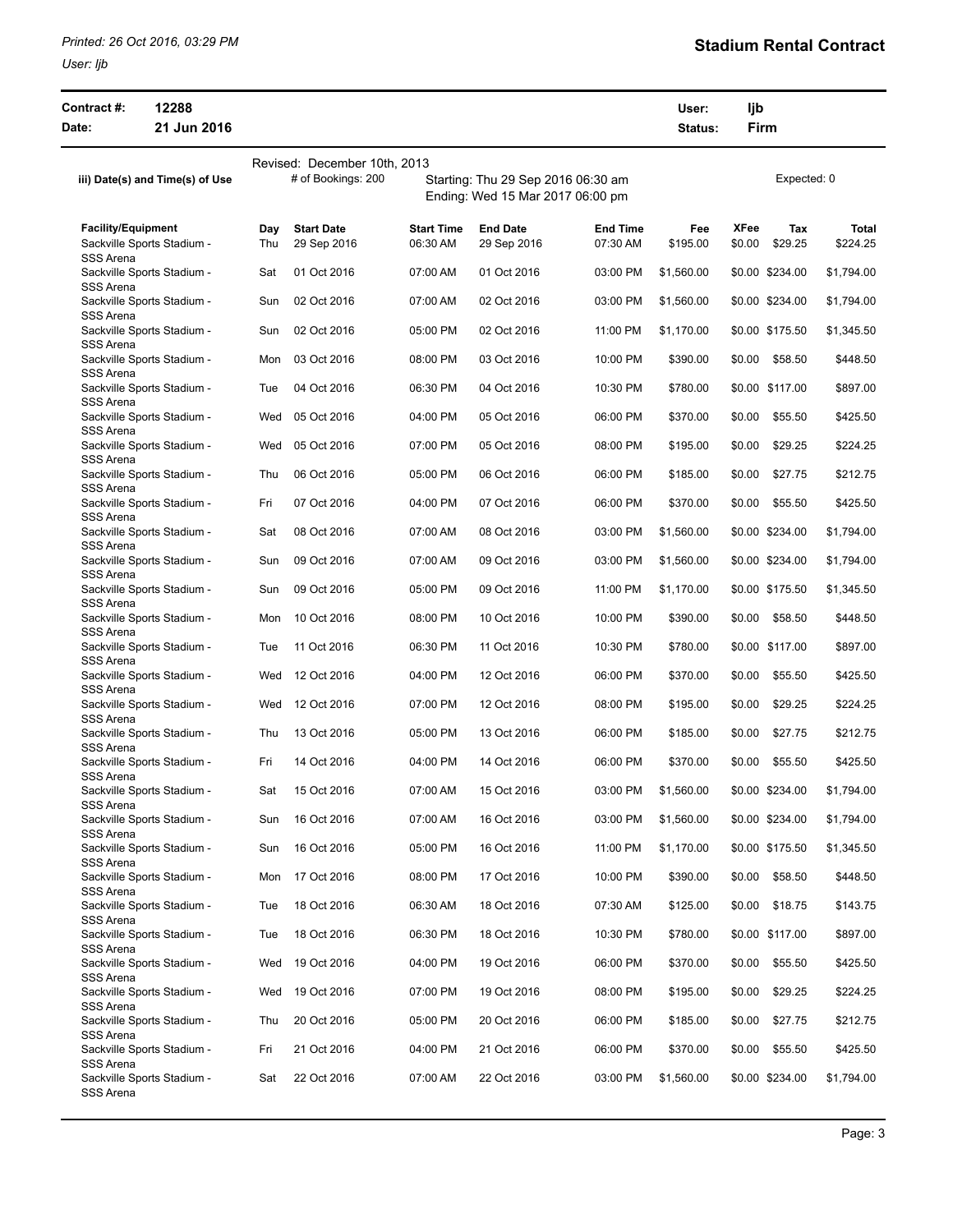| <b>Contract #:</b><br>Date:             | 12288<br>21 Jun 2016       |     |                 |          |             |          | User:<br>Status: | ljb<br>Firm       |            |
|-----------------------------------------|----------------------------|-----|-----------------|----------|-------------|----------|------------------|-------------------|------------|
|                                         | Sackville Sports Stadium - | Sun | 23 Oct 2016     | 07:00 AM | 23 Oct 2016 | 03:00 PM | \$1,560.00       | \$0.00 \$234.00   | \$1,794.00 |
| SSS Arena                               | Sackville Sports Stadium - | Sun | 23 Oct 2016     | 05:00 PM | 23 Oct 2016 | 11:00 PM | \$1,170.00       | \$0.00 \$175.50   | \$1,345.50 |
| SSS Arena<br>SSS Arena                  | Sackville Sports Stadium - | Mon | 24 Oct 2016     | 08:00 PM | 24 Oct 2016 | 10:00 PM | \$390.00         | \$0.00 \$58.50    | \$448.50   |
| Sackville Sports Stadium -<br>SSS Arena |                            | Tue | 25 Oct 2016     | 06:30 PM | 25 Oct 2016 | 10:30 PM | \$780.00         | \$0.00 \$117.00   | \$897.00   |
| Sackville Sports Stadium -<br>SSS Arena |                            |     | Wed 26 Oct 2016 | 04:00 PM | 26 Oct 2016 | 06:00 PM | \$370.00         | \$0.00 \$55.50    | \$425.50   |
| Sackville Sports Stadium -<br>SSS Arena |                            | Wed | 26 Oct 2016     | 07:00 PM | 26 Oct 2016 | 08:00 PM | \$195.00         | \$0.00<br>\$29.25 | \$224.25   |
| SSS Arena                               | Sackville Sports Stadium - | Thu | 27 Oct 2016     | 05:00 PM | 27 Oct 2016 | 06:00 PM | \$185.00         | \$0.00<br>\$27.75 | \$212.75   |
| Sackville Sports Stadium -<br>SSS Arena |                            | Fri | 28 Oct 2016     | 04:00 PM | 28 Oct 2016 | 06:00 PM | \$370.00         | \$0.00<br>\$55.50 | \$425.50   |
| Sackville Sports Stadium -<br>SSS Arena |                            | Sat | 29 Oct 2016     | 07:00 AM | 29 Oct 2016 | 03:00 PM | \$1,560.00       | \$0.00 \$234.00   | \$1,794.00 |
| Sackville Sports Stadium -<br>SSS Arena |                            | Sun | 30 Oct 2016     | 07:00 AM | 30 Oct 2016 | 03:00 PM | \$1,560.00       | \$0.00 \$234.00   | \$1,794.00 |
| Sackville Sports Stadium -<br>SSS Arena |                            | Sun | 30 Oct 2016     | 05:00 PM | 30 Oct 2016 | 11:00 PM | \$1,170.00       | \$0.00 \$175.50   | \$1,345.50 |
| SSS Arena                               | Sackville Sports Stadium - | Mon | 31 Oct 2016     | 08:00 PM | 31 Oct 2016 | 10:00 PM | \$390.00         | \$0.00 \$58.50    | \$448.50   |
| SSS Arena                               | Sackville Sports Stadium - | Tue | 01 Nov 2016     | 06:30 PM | 01 Nov 2016 | 10:30 PM | \$780.00         | \$0.00 \$117.00   | \$897.00   |
| SSS Arena                               | Sackville Sports Stadium - |     | Wed 02 Nov 2016 | 04:00 PM | 02 Nov 2016 | 06:00 PM | \$370.00         | \$0.00 \$55.50    | \$425.50   |
| SSS Arena                               | Sackville Sports Stadium - | Wed | 02 Nov 2016     | 07:00 PM | 02 Nov 2016 | 08:00 PM | \$195.00         | \$0.00<br>\$29.25 | \$224.25   |
| Sackville Sports Stadium -<br>SSS Arena |                            | Thu | 03 Nov 2016     | 05:00 PM | 03 Nov 2016 | 06:00 PM | \$185.00         | \$0.00 \$27.75    | \$212.75   |
| Sackville Sports Stadium -<br>SSS Arena |                            | Fri | 04 Nov 2016     | 04:00 PM | 04 Nov 2016 | 06:00 PM | \$370.00         | \$0.00<br>\$55.50 | \$425.50   |
| Sackville Sports Stadium -<br>SSS Arena |                            | Sat | 05 Nov 2016     | 07:00 AM | 05 Nov 2016 | 03:00 PM | \$1,560.00       | \$0.00 \$234.00   | \$1,794.00 |
| SSS Arena                               | Sackville Sports Stadium - | Sun | 06 Nov 2016     | 07:00 AM | 06 Nov 2016 | 03:00 PM | \$1,560.00       | \$0.00 \$234.00   | \$1,794.00 |
| Sackville Sports Stadium -<br>SSS Arena |                            | Sun | 06 Nov 2016     | 05:00 PM | 06 Nov 2016 | 11:00 PM | \$1,170.00       | \$0.00 \$175.50   | \$1,345.50 |
| Sackville Sports Stadium -<br>SSS Arena |                            | Mon | 07 Nov 2016     | 08:00 PM | 07 Nov 2016 | 10:00 PM | \$390.00         | \$0.00 \$58.50    | \$448.50   |
| Sackville Sports Stadium -<br>SSS Arena |                            | Tue | 08 Nov 2016     | 06:30 PM | 08 Nov 2016 | 10:30 PM | \$780.00         | \$0.00 \$117.00   | \$897.00   |
| SSS Arena                               | Sackville Sports Stadium - |     | Wed 09 Nov 2016 | 04:00 PM | 09 Nov 2016 | 06:00 PM | \$370.00         | \$0.00<br>\$55.50 | \$425.50   |
| SSS Arena                               | Sackville Sports Stadium - | Wed | 09 Nov 2016     | 07:00 PM | 09 Nov 2016 | 08:00 PM | \$195.00         | \$29.25<br>\$0.00 | \$224.25   |
| Sackville Sports Stadium -<br>SSS Arena |                            | Thu | 10 Nov 2016     | 05:00 PM | 10 Nov 2016 | 06:00 PM | \$185.00         | \$0.00<br>\$27.75 | \$212.75   |
| Sackville Sports Stadium -<br>SSS Arena |                            | Sat | 12 Nov 2016     | 07:00 AM | 12 Nov 2016 | 03:00 PM | \$1,560.00       | \$0.00 \$234.00   | \$1,794.00 |
| Sackville Sports Stadium -<br>SSS Arena |                            | Sun | 13 Nov 2016     | 07:00 AM | 13 Nov 2016 | 03:00 PM | \$1,560.00       | \$0.00 \$234.00   | \$1,794.00 |
| Sackville Sports Stadium -<br>SSS Arena |                            | Sun | 13 Nov 2016     | 05:00 PM | 13 Nov 2016 | 11:00 PM | \$1,170.00       | \$0.00 \$175.50   | \$1,345.50 |
| Sackville Sports Stadium -<br>SSS Arena |                            | Mon | 14 Nov 2016     | 08:00 PM | 14 Nov 2016 | 10:00 PM | \$390.00         | \$0.00<br>\$58.50 | \$448.50   |
| Sackville Sports Stadium -<br>SSS Arena |                            | Tue | 15 Nov 2016     | 06:30 PM | 15 Nov 2016 | 10:30 PM | \$780.00         | \$0.00 \$117.00   | \$897.00   |
| Sackville Sports Stadium -<br>SSS Arena |                            | Wed | 16 Nov 2016     | 04:00 PM | 16 Nov 2016 | 06:00 PM | \$370.00         | \$0.00<br>\$55.50 | \$425.50   |
| Sackville Sports Stadium -<br>SSS Arena |                            | Wed | 16 Nov 2016     | 07:00 PM | 16 Nov 2016 | 08:00 PM | \$195.00         | \$0.00<br>\$29.25 | \$224.25   |
| Sackville Sports Stadium -<br>SSS Arena |                            | Thu | 17 Nov 2016     | 05:00 PM | 17 Nov 2016 | 06:00 PM | \$185.00         | \$27.75<br>\$0.00 | \$212.75   |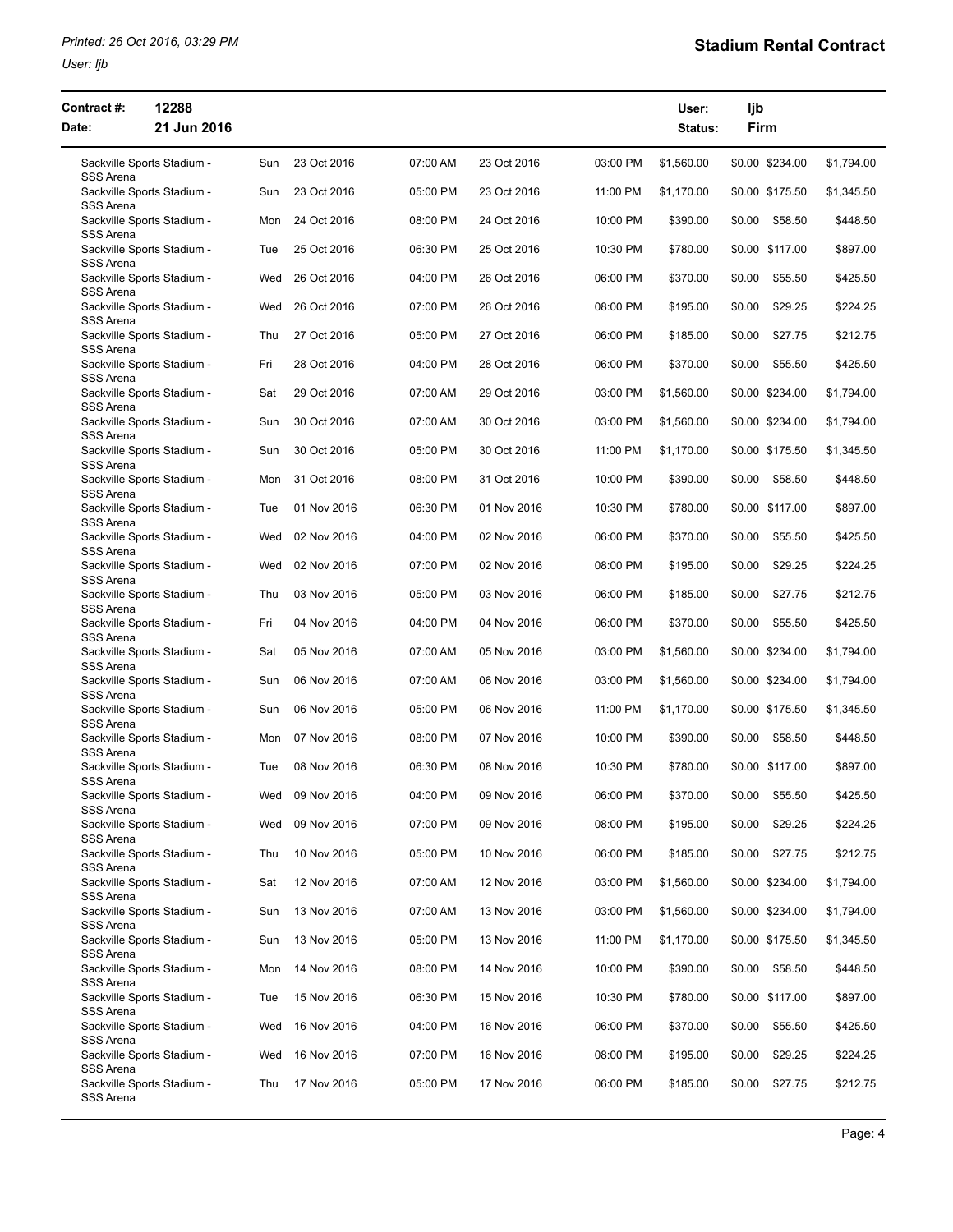| <b>Contract #:</b><br>Date:             | 12288<br>21 Jun 2016       |     |             |          |             |          | User:<br>Status: | ljb<br>Firm |                 |            |
|-----------------------------------------|----------------------------|-----|-------------|----------|-------------|----------|------------------|-------------|-----------------|------------|
|                                         |                            |     |             |          |             |          |                  |             |                 |            |
|                                         | Sackville Sports Stadium - | Fri | 18 Nov 2016 | 04:00 PM | 18 Nov 2016 | 06:00 PM | \$370.00         |             | \$0.00 \$55.50  | \$425.50   |
| SSS Arena<br>SSS Arena                  | Sackville Sports Stadium - | Sat | 19 Nov 2016 | 07:00 AM | 19 Nov 2016 | 03:00 PM | \$1,560.00       |             | \$0.00 \$234.00 | \$1,794.00 |
| SSS Arena                               | Sackville Sports Stadium - | Sun | 20 Nov 2016 | 07:00 AM | 20 Nov 2016 | 03:00 PM | \$1,560.00       |             | \$0.00 \$234.00 | \$1,794.00 |
| Sackville Sports Stadium -<br>SSS Arena |                            | Sun | 20 Nov 2016 | 05:00 PM | 20 Nov 2016 | 11:00 PM | \$1,170.00       |             | \$0.00 \$175.50 | \$1,345.50 |
| Sackville Sports Stadium -<br>SSS Arena |                            | Mon | 21 Nov 2016 | 08:00 PM | 21 Nov 2016 | 10:00 PM | \$390.00         |             | \$0.00 \$58.50  | \$448.50   |
| SSS Arena                               | Sackville Sports Stadium - | Tue | 22 Nov 2016 | 06:30 PM | 22 Nov 2016 | 10:30 PM | \$780.00         |             | \$0.00 \$117.00 | \$897.00   |
| SSS Arena                               | Sackville Sports Stadium - | Wed | 23 Nov 2016 | 04:00 PM | 23 Nov 2016 | 06:00 PM | \$370.00         | \$0.00      | \$55.50         | \$425.50   |
| Sackville Sports Stadium -<br>SSS Arena |                            | Wed | 23 Nov 2016 | 07:00 PM | 23 Nov 2016 | 08:00 PM | \$195.00         | \$0.00      | \$29.25         | \$224.25   |
| Sackville Sports Stadium -<br>SSS Arena |                            | Thu | 24 Nov 2016 | 05:00 PM | 24 Nov 2016 | 06:00 PM | \$185.00         | \$0.00      | \$27.75         | \$212.75   |
| Sackville Sports Stadium -<br>SSS Arena |                            | Fri | 25 Nov 2016 | 04:00 PM | 25 Nov 2016 | 06:00 PM | \$370.00         | \$0.00      | \$55.50         | \$425.50   |
| Sackville Sports Stadium -<br>SSS Arena |                            | Sat | 26 Nov 2016 | 07:00 AM | 26 Nov 2016 | 03:00 PM | \$1,560.00       |             | \$0.00 \$234.00 | \$1,794.00 |
| SSS Arena                               | Sackville Sports Stadium - | Sun | 27 Nov 2016 | 07:00 AM | 27 Nov 2016 | 03:00 PM | \$1,560.00       |             | \$0.00 \$234.00 | \$1,794.00 |
| SSS Arena                               | Sackville Sports Stadium - | Sun | 27 Nov 2016 | 05:00 PM | 27 Nov 2016 | 11:00 PM | \$1,170.00       |             | \$0.00 \$175.50 | \$1,345.50 |
| SSS Arena                               | Sackville Sports Stadium - | Mon | 28 Nov 2016 | 08:00 PM | 28 Nov 2016 | 10:00 PM | \$390.00         |             | \$0.00 \$58.50  | \$448.50   |
| SSS Arena                               | Sackville Sports Stadium - | Tue | 29 Nov 2016 | 06:30 PM | 29 Nov 2016 | 10:30 PM | \$780.00         |             | \$0.00 \$117.00 | \$897.00   |
| Sackville Sports Stadium -<br>SSS Arena |                            | Wed | 30 Nov 2016 | 04:00 PM | 30 Nov 2016 | 06:00 PM | \$370.00         |             | \$0.00 \$55.50  | \$425.50   |
| Sackville Sports Stadium -<br>SSS Arena |                            | Wed | 30 Nov 2016 | 07:00 PM | 30 Nov 2016 | 08:00 PM | \$195.00         | \$0.00      | \$29.25         | \$224.25   |
| Sackville Sports Stadium -<br>SSS Arena |                            | Thu | 01 Dec 2016 | 05:00 PM | 01 Dec 2016 | 06:00 PM | \$185.00         | \$0.00      | \$27.75         | \$212.75   |
| SSS Arena                               | Sackville Sports Stadium - | Fri | 02 Dec 2016 | 04:00 PM | 02 Dec 2016 | 06:00 PM | \$370.00         | \$0.00      | \$55.50         | \$425.50   |
| Sackville Sports Stadium -<br>SSS Arena |                            | Sat | 03 Dec 2016 | 07:00 AM | 03 Dec 2016 | 03:00 PM | \$1,560.00       |             | \$0.00 \$234.00 | \$1,794.00 |
| Sackville Sports Stadium -<br>SSS Arena |                            | Sun | 04 Dec 2016 | 07:00 AM | 04 Dec 2016 | 03:00 PM | \$1,560.00       |             | \$0.00 \$234.00 | \$1,794.00 |
| Sackville Sports Stadium -<br>SSS Arena |                            | Sun | 04 Dec 2016 | 05:00 PM | 04 Dec 2016 | 11:00 PM | \$1,170.00       |             | \$0.00 \$175.50 | \$1,345.50 |
| SSS Arena                               | Sackville Sports Stadium - |     | 05 Dec 2016 | 08:00 PM | 05 Dec 2016 | 10:00 PM | \$390.00         |             | \$0.00 \$58.50  | \$448.50   |
| SSS Arena                               | Sackville Sports Stadium - | Tue | 06 Dec 2016 | 06:30 PM | 06 Dec 2016 | 10:30 PM | \$780.00         |             | \$0.00 \$117.00 | \$897.00   |
| Sackville Sports Stadium -<br>SSS Arena |                            | Wed | 07 Dec 2016 | 04:00 PM | 07 Dec 2016 | 06:00 PM | \$370.00         | \$0.00      | \$55.50         | \$425.50   |
| Sackville Sports Stadium -<br>SSS Arena |                            | Wed | 07 Dec 2016 | 07:00 PM | 07 Dec 2016 | 08:00 PM | \$195.00         | \$0.00      | \$29.25         | \$224.25   |
| Sackville Sports Stadium -<br>SSS Arena |                            | Thu | 08 Dec 2016 | 05:00 PM | 08 Dec 2016 | 06:00 PM | \$185.00         | \$0.00      | \$27.75         | \$212.75   |
| Sackville Sports Stadium -<br>SSS Arena |                            | Fri | 09 Dec 2016 | 04:00 PM | 09 Dec 2016 | 06:00 PM | \$370.00         | \$0.00      | \$55.50         | \$425.50   |
| Sackville Sports Stadium -<br>SSS Arena |                            | Sat | 10 Dec 2016 | 07:00 AM | 10 Dec 2016 | 03:00 PM | \$1,560.00       |             | \$0.00 \$234.00 | \$1,794.00 |
| Sackville Sports Stadium -<br>SSS Arena |                            | Sun | 11 Dec 2016 | 07:00 AM | 11 Dec 2016 | 03:00 PM | \$1,560.00       |             | \$0.00 \$234.00 | \$1,794.00 |
| Sackville Sports Stadium -<br>SSS Arena |                            | Sun | 11 Dec 2016 | 05:00 PM | 11 Dec 2016 | 11:00 PM | \$1,170.00       |             | \$0.00 \$175.50 | \$1,345.50 |
| Sackville Sports Stadium -<br>SSS Arena |                            | Mon | 12 Dec 2016 | 08:00 PM | 12 Dec 2016 | 10:00 PM | \$390.00         | \$0.00      | \$58.50         | \$448.50   |
| Sackville Sports Stadium -<br>SSS Arena |                            | Tue | 13 Dec 2016 | 06:30 PM | 13 Dec 2016 | 10:30 PM | \$780.00         |             | \$0.00 \$117.00 | \$897.00   |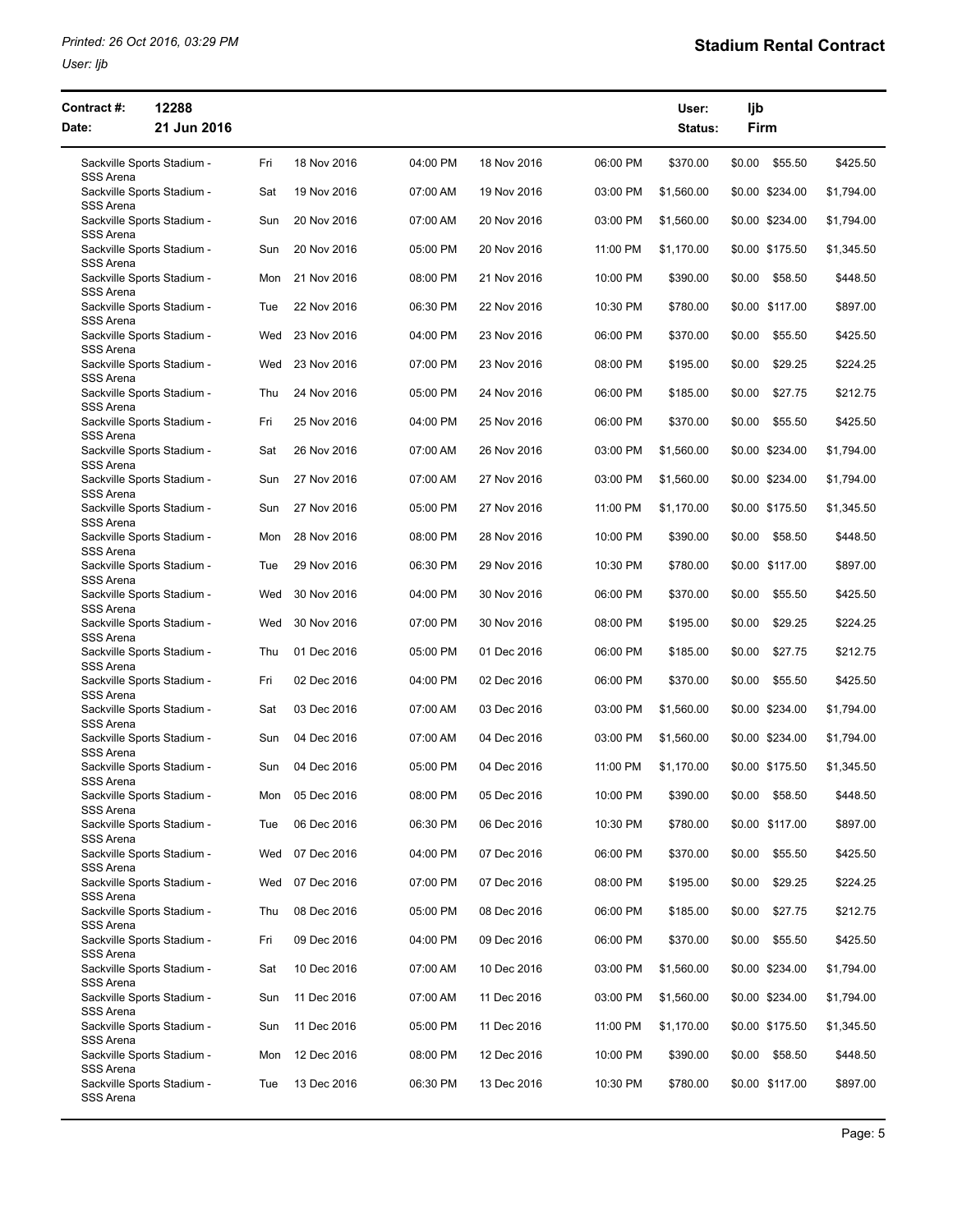| Contract #:                                          | 12288       |     |                 |          |             |          | User:      | ljb    |                 |            |
|------------------------------------------------------|-------------|-----|-----------------|----------|-------------|----------|------------|--------|-----------------|------------|
| Date:                                                | 21 Jun 2016 |     |                 |          |             |          | Status:    | Firm   |                 |            |
| Sackville Sports Stadium -                           |             |     | Wed 14 Dec 2016 | 04:00 PM | 14 Dec 2016 | 06:00 PM | \$370.00   |        | \$0.00 \$55.50  | \$425.50   |
| SSS Arena<br>Sackville Sports Stadium -<br>SSS Arena |             |     | Wed 14 Dec 2016 | 07:00 PM | 14 Dec 2016 | 08:00 PM | \$195.00   | \$0.00 | \$29.25         | \$224.25   |
| Sackville Sports Stadium -<br>SSS Arena              |             | Thu | 15 Dec 2016     | 05:00 PM | 15 Dec 2016 | 06:00 PM | \$185.00   |        | \$0.00 \$27.75  | \$212.75   |
| Sackville Sports Stadium -<br>SSS Arena              |             | Fri | 16 Dec 2016     | 04:00 PM | 16 Dec 2016 | 06:00 PM | \$370.00   | \$0.00 | \$55.50         | \$425.50   |
| Sackville Sports Stadium -<br>SSS Arena              |             | Sat | 17 Dec 2016     | 07:00 AM | 17 Dec 2016 | 03:00 PM | \$1,560.00 |        | \$0.00 \$234.00 | \$1,794.00 |
| Sackville Sports Stadium -<br>SSS Arena              |             | Sun | 18 Dec 2016     | 07:00 AM | 18 Dec 2016 | 03:00 PM | \$1,560.00 |        | \$0.00 \$234.00 | \$1,794.00 |
| Sackville Sports Stadium -<br>SSS Arena              |             | Sun | 18 Dec 2016     | 05:00 PM | 18 Dec 2016 | 11:00 PM | \$1,170.00 |        | \$0.00 \$175.50 | \$1,345.50 |
| Sackville Sports Stadium -<br>SSS Arena              |             | Mon | 19 Dec 2016     | 08:00 PM | 19 Dec 2016 | 10:00 PM | \$390.00   |        | \$0.00 \$58.50  | \$448.50   |
| Sackville Sports Stadium -<br>SSS Arena              |             | Tue | 20 Dec 2016     | 06:30 PM | 20 Dec 2016 | 10:30 PM | \$780.00   |        | \$0.00 \$117.00 | \$897.00   |
| Sackville Sports Stadium -<br>SSS Arena              |             |     | Wed 21 Dec 2016 | 04:00 PM | 21 Dec 2016 | 06:00 PM | \$370.00   | \$0.00 | \$55.50         | \$425.50   |
| Sackville Sports Stadium -<br>SSS Arena              |             | Wed | 21 Dec 2016     | 07:00 PM | 21 Dec 2016 | 08:00 PM | \$195.00   | \$0.00 | \$29.25         | \$224.25   |
| Sackville Sports Stadium -<br>SSS Arena              |             | Thu | 22 Dec 2016     | 05:00 PM | 22 Dec 2016 | 06:00 PM | \$185.00   | \$0.00 | \$27.75         | \$212.75   |
| Sackville Sports Stadium -<br>SSS Arena              |             | Fri | 23 Dec 2016     | 04:00 PM | 23 Dec 2016 | 06:00 PM | \$370.00   | \$0.00 | \$55.50         | \$425.50   |
| Sackville Sports Stadium -<br>SSS Arena              |             | Mon | 02 Jan 2017     | 08:00 PM | 02 Jan 2017 | 10:00 PM | \$390.00   |        | \$0.00 \$58.50  | \$448.50   |
| Sackville Sports Stadium -<br>SSS Arena              |             | Tue | 03 Jan 2017     | 06:30 PM | 03 Jan 2017 | 10:30 PM | \$780.00   |        | \$0.00 \$117.00 | \$897.00   |
| Sackville Sports Stadium -<br>SSS Arena              |             |     | Wed 04 Jan 2017 | 04:00 PM | 04 Jan 2017 | 06:00 PM | \$370.00   |        | \$0.00 \$55.50  | \$425.50   |
| Sackville Sports Stadium -<br>SSS Arena              |             | Wed | 04 Jan 2017     | 07:00 PM | 04 Jan 2017 | 08:00 PM | \$195.00   | \$0.00 | \$29.25         | \$224.25   |
| Sackville Sports Stadium -<br>SSS Arena              |             | Thu | 05 Jan 2017     | 05:00 PM | 05 Jan 2017 | 06:00 PM | \$185.00   | \$0.00 | \$27.75         | \$212.75   |
| Sackville Sports Stadium -<br>SSS Arena              |             | Fri | 06 Jan 2017     | 04:00 PM | 06 Jan 2017 | 06:00 PM | \$370.00   | \$0.00 | \$55.50         | \$425.50   |
| Sackville Sports Stadium -<br>SSS Arena              |             | Sat | 07 Jan 2017     | 07:00 AM | 07 Jan 2017 | 03:00 PM | \$1,560.00 |        | \$0.00 \$234.00 | \$1,794.00 |
| Sackville Sports Stadium -<br>SSS Arena              |             | Sun | 08 Jan 2017     | 07:00 AM | 08 Jan 2017 | 03:00 PM | \$1,560.00 |        | \$0.00 \$234.00 | \$1,794.00 |
| Sackville Sports Stadium -<br>SSS Arena              |             | Sun | 08 Jan 2017     | 05:00 PM | 08 Jan 2017 | 11:00 PM | \$1,170.00 |        | \$0.00 \$175.50 | \$1.345.50 |
| Sackville Sports Stadium -<br>SSS Arena              |             | Mon | 09 Jan 2017     | 08:00 PM | 09 Jan 2017 | 10:00 PM | \$390.00   | \$0.00 | \$58.50         | \$448.50   |
| Sackville Sports Stadium -<br>SSS Arena              |             | Tue | 10 Jan 2017     | 06:30 PM | 10 Jan 2017 | 10:30 PM | \$780.00   |        | \$0.00 \$117.00 | \$897.00   |
| Sackville Sports Stadium -<br>SSS Arena              |             |     | Wed 11 Jan 2017 | 04:00 PM | 11 Jan 2017 | 06:00 PM | \$370.00   | \$0.00 | \$55.50         | \$425.50   |
| Sackville Sports Stadium -<br>SSS Arena              |             |     | Wed 11 Jan 2017 | 07:00 PM | 11 Jan 2017 | 08:00 PM | \$195.00   | \$0.00 | \$29.25         | \$224.25   |
| Sackville Sports Stadium -<br>SSS Arena              |             | Thu | 12 Jan 2017     | 05:00 PM | 12 Jan 2017 | 06:00 PM | \$185.00   | \$0.00 | \$27.75         | \$212.75   |
| Sackville Sports Stadium -<br>SSS Arena              |             | Fri | 13 Jan 2017     | 04:00 PM | 13 Jan 2017 | 06:00 PM | \$370.00   | \$0.00 | \$55.50         | \$425.50   |
| Sackville Sports Stadium -<br>SSS Arena              |             | Sat | 14 Jan 2017     | 07:00 AM | 14 Jan 2017 | 03:00 PM | \$1,560.00 |        | \$0.00 \$234.00 | \$1,794.00 |
| Sackville Sports Stadium -<br>SSS Arena              |             | Sun | 15 Jan 2017     | 07:00 AM | 15 Jan 2017 | 03:00 PM | \$1,560.00 |        | \$0.00 \$234.00 | \$1,794.00 |
| Sackville Sports Stadium -<br>SSS Arena              |             | Sun | 15 Jan 2017     | 05:00 PM | 15 Jan 2017 | 11:00 PM | \$1,170.00 |        | \$0.00 \$175.50 | \$1,345.50 |
| Sackville Sports Stadium -<br>SSS Arena              |             | Mon | 16 Jan 2017     | 08:00 PM | 16 Jan 2017 | 10:00 PM | \$390.00   | \$0.00 | \$58.50         | \$448.50   |
| Sackville Sports Stadium -<br>SSS Arena              |             | Tue | 17 Jan 2017     | 06:30 PM | 17 Jan 2017 | 10:30 PM | \$780.00   |        | \$0.00 \$117.00 | \$897.00   |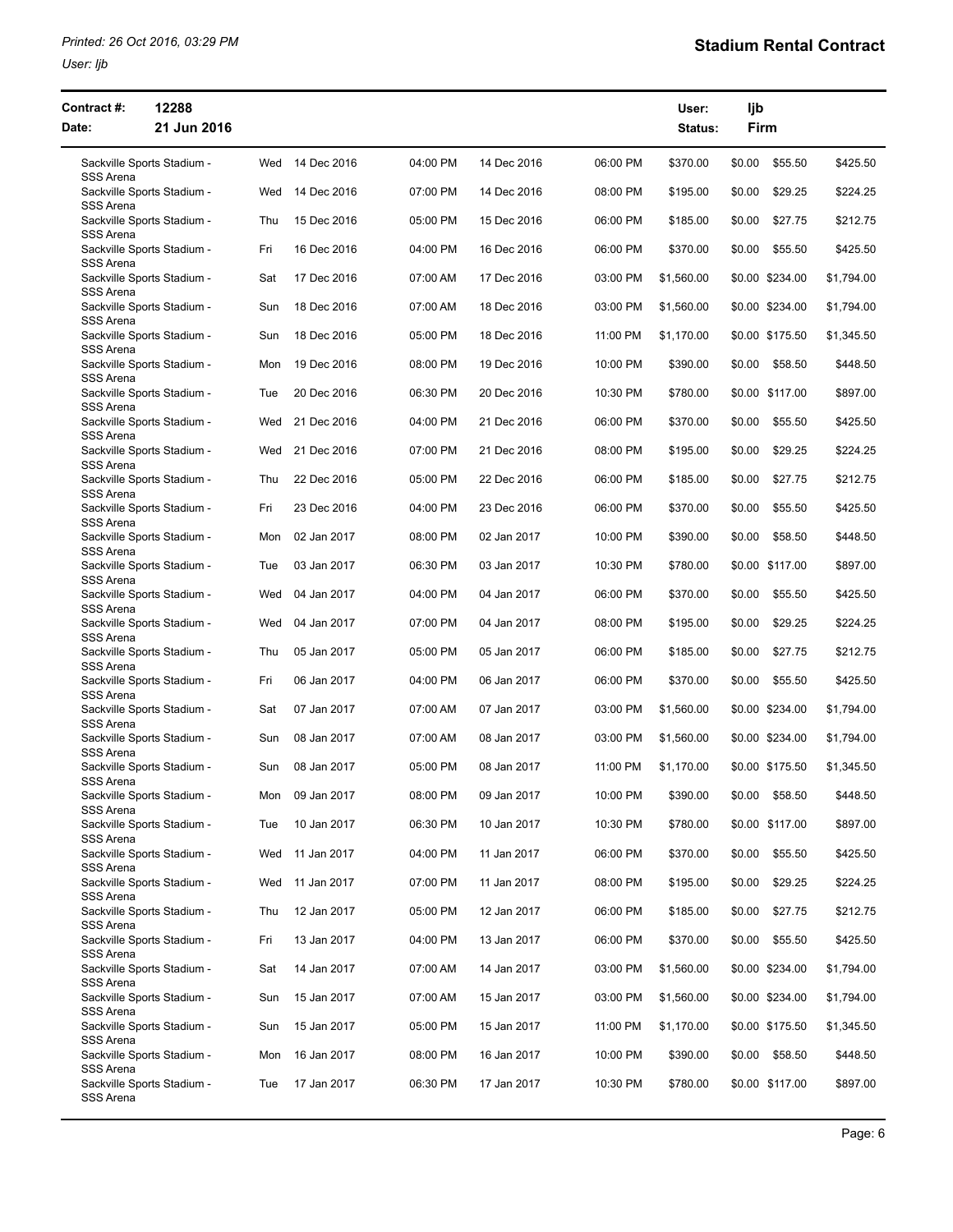| Contract #:            | 12288                      |     |                 |          |             |          | User:      | ljb    |                 |            |
|------------------------|----------------------------|-----|-----------------|----------|-------------|----------|------------|--------|-----------------|------------|
| Date:                  | 21 Jun 2016                |     |                 |          |             |          | Status:    | Firm   |                 |            |
|                        | Sackville Sports Stadium - |     | Wed 18 Jan 2017 | 04:00 PM | 18 Jan 2017 | 06:00 PM | \$370.00   |        | \$0.00 \$55.50  | \$425.50   |
| SSS Arena<br>SSS Arena | Sackville Sports Stadium - |     | Wed 18 Jan 2017 | 07:00 PM | 18 Jan 2017 | 08:00 PM | \$195.00   | \$0.00 | \$29.25         | \$224.25   |
| SSS Arena              | Sackville Sports Stadium - | Thu | 19 Jan 2017     | 05:00 PM | 19 Jan 2017 | 06:00 PM | \$185.00   |        | \$0.00 \$27.75  | \$212.75   |
| SSS Arena              | Sackville Sports Stadium - | Fri | 20 Jan 2017     | 04:00 PM | 20 Jan 2017 | 06:00 PM | \$370.00   | \$0.00 | \$55.50         | \$425.50   |
| SSS Arena              | Sackville Sports Stadium - | Sat | 21 Jan 2017     | 07:00 AM | 21 Jan 2017 | 03:00 PM | \$1,560.00 |        | \$0.00 \$234.00 | \$1,794.00 |
| SSS Arena              | Sackville Sports Stadium - | Sun | 22 Jan 2017     | 07:00 AM | 22 Jan 2017 | 03:00 PM | \$1,560.00 |        | \$0.00 \$234.00 | \$1,794.00 |
| SSS Arena              | Sackville Sports Stadium - | Sun | 22 Jan 2017     | 05:00 PM | 22 Jan 2017 | 11:00 PM | \$1,170.00 |        | \$0.00 \$175.50 | \$1,345.50 |
| SSS Arena              | Sackville Sports Stadium - | Mon | 23 Jan 2017     | 08:00 PM | 23 Jan 2017 | 10:00 PM | \$390.00   |        | \$0.00 \$58.50  | \$448.50   |
| SSS Arena              | Sackville Sports Stadium - | Tue | 24 Jan 2017     | 06:30 PM | 24 Jan 2017 | 10:30 PM | \$780.00   |        | \$0.00 \$117.00 | \$897.00   |
| SSS Arena              | Sackville Sports Stadium - |     | Wed 25 Jan 2017 | 04:00 PM | 25 Jan 2017 | 06:00 PM | \$370.00   | \$0.00 | \$55.50         | \$425.50   |
| SSS Arena              | Sackville Sports Stadium - |     | Wed 25 Jan 2017 | 07:00 PM | 25 Jan 2017 | 08:00 PM | \$195.00   | \$0.00 | \$29.25         | \$224.25   |
| SSS Arena              | Sackville Sports Stadium - | Thu | 26 Jan 2017     | 05:00 PM | 26 Jan 2017 | 06:00 PM | \$185.00   | \$0.00 | \$27.75         | \$212.75   |
| SSS Arena              | Sackville Sports Stadium - | Fri | 27 Jan 2017     | 04:00 PM | 27 Jan 2017 | 06:00 PM | \$370.00   | \$0.00 | \$55.50         | \$425.50   |
| SSS Arena              | Sackville Sports Stadium - | Sat | 28 Jan 2017     | 07:00 AM | 28 Jan 2017 | 03:00 PM | \$1,560.00 |        | \$0.00 \$234.00 | \$1,794.00 |
| SSS Arena              | Sackville Sports Stadium - | Sun | 29 Jan 2017     | 07:00 AM | 29 Jan 2017 | 03:00 PM | \$1,560.00 |        | \$0.00 \$234.00 | \$1,794.00 |
| SSS Arena              | Sackville Sports Stadium - | Sun | 29 Jan 2017     | 05:00 PM | 29 Jan 2017 | 11:00 PM | \$1,170.00 |        | \$0.00 \$175.50 | \$1,345.50 |
| SSS Arena              | Sackville Sports Stadium - | Mon | 30 Jan 2017     | 08:00 PM | 30 Jan 2017 | 10:00 PM | \$390.00   |        | \$0.00 \$58.50  | \$448.50   |
| SSS Arena              | Sackville Sports Stadium - | Tue | 31 Jan 2017     | 06:30 PM | 31 Jan 2017 | 10:30 PM | \$780.00   |        | \$0.00 \$117.00 | \$897.00   |
| SSS Arena              | Sackville Sports Stadium - | Wed | 01 Feb 2017     | 04:00 PM | 01 Feb 2017 | 06:00 PM | \$370.00   | \$0.00 | \$55.50         | \$425.50   |
| SSS Arena              | Sackville Sports Stadium - |     | Wed 01 Feb 2017 | 07:00 PM | 01 Feb 2017 | 08:00 PM | \$195.00   | \$0.00 | \$29.25         | \$224.25   |
| SSS Arena              | Sackville Sports Stadium - | Thu | 02 Feb 2017     | 05:00 PM | 02 Feb 2017 | 06:00 PM | \$185.00   | \$0.00 | \$27.75         | \$212.75   |
| SSS Arena              | Sackville Sports Stadium - | Fri | 03 Feb 2017     | 04:00 PM | 03 Feb 2017 | 06:00 PM | \$370.00   | \$0.00 | \$55.50         | \$425.50   |
| SSS Arena              | Sackville Sports Stadium - | Sat | 04 Feb 2017     | 07:00 AM | 04 Feb 2017 | 03:00 PM | \$1,560.00 |        | \$0.00 \$234.00 | \$1,794.00 |
| SSS Arena              | Sackville Sports Stadium - | Sun | 05 Feb 2017     | 07:00 AM | 05 Feb 2017 | 03:00 PM | \$1,560.00 |        | \$0.00 \$234.00 | \$1,794.00 |
| SSS Arena              | Sackville Sports Stadium - | Sun | 05 Feb 2017     | 05:00 PM | 05 Feb 2017 | 11:00 PM | \$1,170.00 |        | \$0.00 \$175.50 | \$1,345.50 |
| SSS Arena              | Sackville Sports Stadium - | Mon | 06 Feb 2017     | 08:00 PM | 06 Feb 2017 | 10:00 PM | \$390.00   |        | \$0.00 \$58.50  | \$448.50   |
| SSS Arena              | Sackville Sports Stadium - | Tue | 07 Feb 2017     | 06:30 PM | 07 Feb 2017 | 10:30 PM | \$780.00   |        | \$0.00 \$117.00 | \$897.00   |
| SSS Arena              | Sackville Sports Stadium - | Wed | 08 Feb 2017     | 04:00 PM | 08 Feb 2017 | 06:00 PM | \$370.00   | \$0.00 | \$55.50         | \$425.50   |
| SSS Arena              | Sackville Sports Stadium - | Wed | 08 Feb 2017     | 07:00 PM | 08 Feb 2017 | 08:00 PM | \$195.00   | \$0.00 | \$29.25         | \$224.25   |
| SSS Arena              | Sackville Sports Stadium - | Thu | 09 Feb 2017     | 05:00 PM | 09 Feb 2017 | 06:00 PM | \$185.00   | \$0.00 | \$27.75         | \$212.75   |
| SSS Arena              | Sackville Sports Stadium - | Fri | 10 Feb 2017     | 04:00 PM | 10 Feb 2017 | 06:00 PM | \$370.00   | \$0.00 | \$55.50         | \$425.50   |
| SSS Arena              | Sackville Sports Stadium - | Sat | 11 Feb 2017     | 07:00 AM | 11 Feb 2017 | 03:00 PM | \$1,560.00 |        | \$0.00 \$234.00 | \$1,794.00 |
| SSS Arena              | Sackville Sports Stadium - | Sun | 12 Feb 2017     | 07:00 AM | 12 Feb 2017 | 03:00 PM | \$1,560.00 |        | \$0.00 \$234.00 | \$1,794.00 |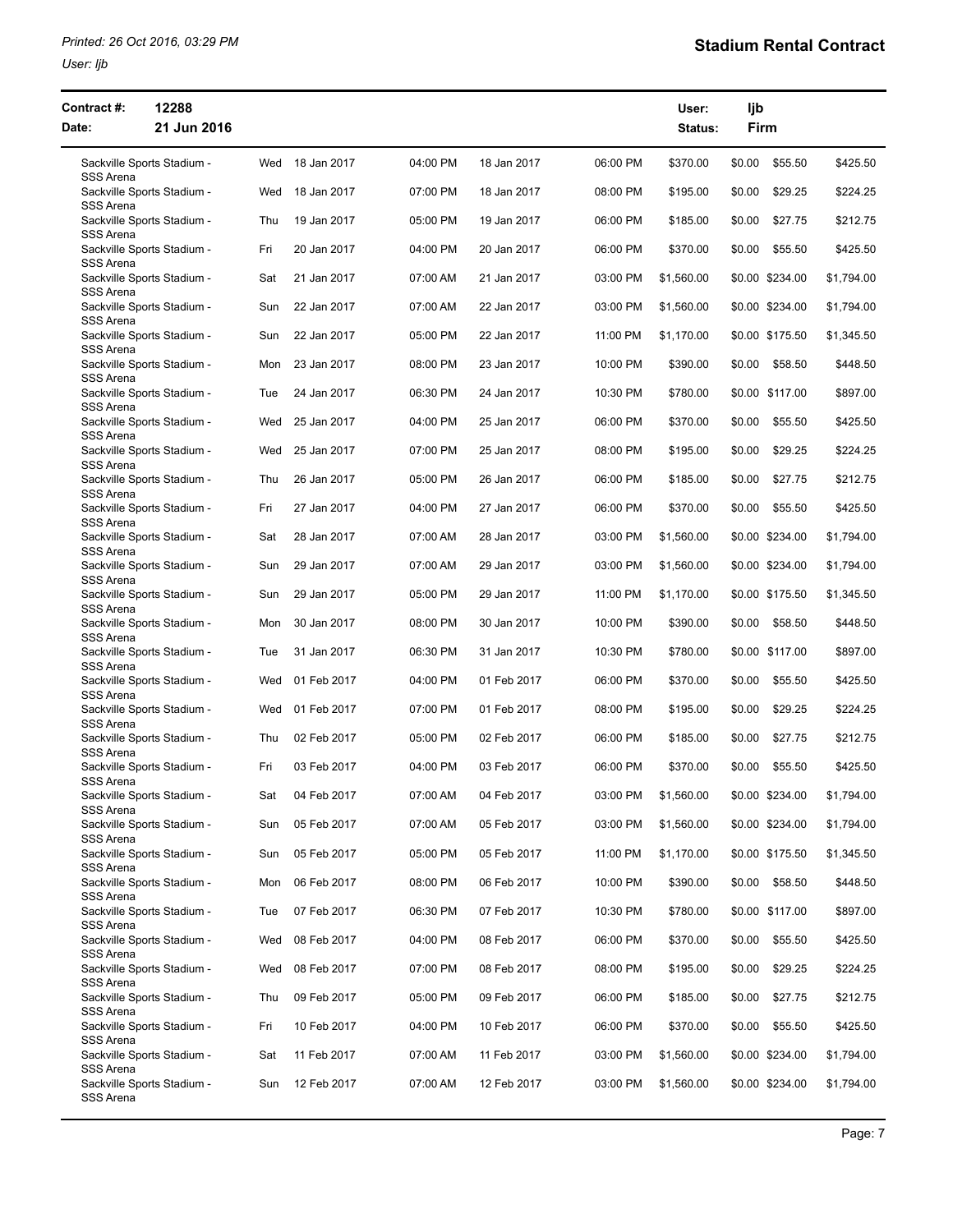| <b>Contract #:</b><br>Date: | 12288<br>21 Jun 2016       |     |                 |          |             |          | User:<br>Status: | ljb<br>Firm       |            |
|-----------------------------|----------------------------|-----|-----------------|----------|-------------|----------|------------------|-------------------|------------|
|                             | Sackville Sports Stadium - | Sun | 12 Feb 2017     | 05:00 PM | 12 Feb 2017 | 11:00 PM | \$1,170.00       | \$0.00 \$175.50   | \$1,345.50 |
| SSS Arena                   | Sackville Sports Stadium - | Mon | 13 Feb 2017     | 08:00 PM | 13 Feb 2017 | 10:00 PM | \$390.00         | \$0.00 \$58.50    | \$448.50   |
| SSS Arena<br>SSS Arena      | Sackville Sports Stadium - | Tue | 14 Feb 2017     | 06:30 PM | 14 Feb 2017 | 10:30 PM | \$780.00         | \$0.00 \$117.00   | \$897.00   |
| SSS Arena                   | Sackville Sports Stadium - |     | Wed 15 Feb 2017 | 04:00 PM | 15 Feb 2017 | 06:00 PM | \$370.00         | \$0.00<br>\$55.50 | \$425.50   |
| SSS Arena                   | Sackville Sports Stadium - |     | Wed 15 Feb 2017 | 07:00 PM | 15 Feb 2017 | 08:00 PM | \$195.00         | \$0.00<br>\$29.25 | \$224.25   |
| SSS Arena                   | Sackville Sports Stadium - | Thu | 16 Feb 2017     | 05:00 PM | 16 Feb 2017 | 06:00 PM | \$185.00         | \$0.00<br>\$27.75 | \$212.75   |
| SSS Arena                   | Sackville Sports Stadium - | Fri | 17 Feb 2017     | 04:00 PM | 17 Feb 2017 | 06:00 PM | \$370.00         | \$0.00<br>\$55.50 | \$425.50   |
| SSS Arena                   | Sackville Sports Stadium - | Sat | 18 Feb 2017     | 07:00 AM | 18 Feb 2017 | 03:00 PM | \$1,560.00       | \$0.00 \$234.00   | \$1,794.00 |
| SSS Arena                   | Sackville Sports Stadium - | Sun | 19 Feb 2017     | 07:00 AM | 19 Feb 2017 | 03:00 PM | \$1,560.00       | \$0.00 \$234.00   | \$1,794.00 |
| SSS Arena                   | Sackville Sports Stadium - | Sun | 19 Feb 2017     | 05:00 PM | 19 Feb 2017 | 11:00 PM | \$1,170.00       | \$0.00 \$175.50   | \$1,345.50 |
| SSS Arena                   | Sackville Sports Stadium - | Mon | 20 Feb 2017     | 08:00 PM | 20 Feb 2017 | 10:00 PM | \$390.00         | \$0.00<br>\$58.50 | \$448.50   |
| SSS Arena                   | Sackville Sports Stadium - | Tue | 21 Feb 2017     | 06:30 PM | 21 Feb 2017 | 10:30 PM | \$780.00         | \$0.00 \$117.00   | \$897.00   |
| SSS Arena                   | Sackville Sports Stadium - |     | Wed 22 Feb 2017 | 04:00 PM | 22 Feb 2017 | 06:00 PM | \$370.00         | \$0.00<br>\$55.50 | \$425.50   |
| SSS Arena                   | Sackville Sports Stadium - |     | Wed 22 Feb 2017 | 07:00 PM | 22 Feb 2017 | 08:00 PM | \$195.00         | \$0.00 \$29.25    | \$224.25   |
| SSS Arena                   | Sackville Sports Stadium - | Thu | 23 Feb 2017     | 05:00 PM | 23 Feb 2017 | 06:00 PM | \$185.00         | \$0.00<br>\$27.75 | \$212.75   |
| SSS Arena                   | Sackville Sports Stadium - | Fri | 24 Feb 2017     | 04:00 PM | 24 Feb 2017 | 06:00 PM | \$370.00         | \$0.00 \$55.50    | \$425.50   |
| SSS Arena                   | Sackville Sports Stadium - | Sat | 25 Feb 2017     | 07:00 AM | 25 Feb 2017 | 03:00 PM | \$1,560.00       | \$0.00 \$234.00   | \$1,794.00 |
| SSS Arena                   | Sackville Sports Stadium - | Sun | 26 Feb 2017     | 07:00 AM | 26 Feb 2017 | 03:00 PM | \$1,560.00       | \$0.00 \$234.00   | \$1,794.00 |
| SSS Arena                   | Sackville Sports Stadium - | Sun | 26 Feb 2017     | 05:00 PM | 26 Feb 2017 | 11:00 PM | \$1,170.00       | \$0.00 \$175.50   | \$1,345.50 |
| SSS Arena                   | Sackville Sports Stadium - |     | Mon 27 Feb 2017 | 08:00 PM | 27 Feb 2017 | 10:00 PM | \$390.00         | \$0.00 \$58.50    | \$448.50   |
| SSS Arena                   | Sackville Sports Stadium - | Tue | 28 Feb 2017     | 06:30 PM | 28 Feb 2017 | 10:30 PM | \$780.00         | \$0.00 \$117.00   | \$897.00   |
| SSS Arena                   | Sackville Sports Stadium - |     | Wed 01 Mar 2017 | 04:00 PM | 01 Mar 2017 | 06:00 PM | \$370.00         | \$0.00<br>\$55.50 | \$425.50   |
| SSS Arena                   | Sackville Sports Stadium - |     | Wed 01 Mar 2017 | 07:00 PM | 01 Mar 2017 | 08:00 PM | \$195.00         | \$29.25<br>\$0.00 | \$224.25   |
| SSS Arena                   | Sackville Sports Stadium - | Thu | 02 Mar 2017     | 05:00 PM | 02 Mar 2017 | 06:00 PM | \$185.00         | \$27.75<br>\$0.00 | \$212.75   |
| SSS Arena                   | Sackville Sports Stadium - | Fri | 03 Mar 2017     | 04:00 PM | 03 Mar 2017 | 06:00 PM | \$370.00         | \$0.00<br>\$55.50 | \$425.50   |
| SSS Arena                   | Sackville Sports Stadium - | Sat | 04 Mar 2017     | 07:00 AM | 04 Mar 2017 | 03:00 PM | \$1,560.00       | \$0.00 \$234.00   | \$1,794.00 |
| SSS Arena                   | Sackville Sports Stadium - | Sun | 05 Mar 2017     | 07:00 AM | 05 Mar 2017 | 03:00 PM | \$1,560.00       | \$0.00 \$234.00   | \$1,794.00 |
| SSS Arena                   | Sackville Sports Stadium - | Sun | 05 Mar 2017     | 05:00 PM | 05 Mar 2017 | 11:00 PM | \$1,170.00       | \$0.00 \$175.50   | \$1,345.50 |
| SSS Arena                   | Sackville Sports Stadium - | Mon | 06 Mar 2017     | 08:00 PM | 06 Mar 2017 | 10:00 PM | \$390.00         | \$0.00<br>\$58.50 | \$448.50   |
| SSS Arena                   | Sackville Sports Stadium - | Tue | 07 Mar 2017     | 06:30 PM | 07 Mar 2017 | 10:30 PM | \$780.00         | \$0.00 \$117.00   | \$897.00   |
| SSS Arena                   | Sackville Sports Stadium - | Wed | 08 Mar 2017     | 04:00 PM | 08 Mar 2017 | 06:00 PM | \$370.00         | \$0.00<br>\$55.50 | \$425.50   |
| SSS Arena                   | Sackville Sports Stadium - | Wed | 08 Mar 2017     | 07:00 PM | 08 Mar 2017 | 08:00 PM | \$195.00         | \$0.00<br>\$29.25 | \$224.25   |
| SSS Arena                   | Sackville Sports Stadium - | Thu | 09 Mar 2017     | 05:00 PM | 09 Mar 2017 | 06:00 PM | \$185.00         | \$0.00<br>\$27.75 | \$212.75   |